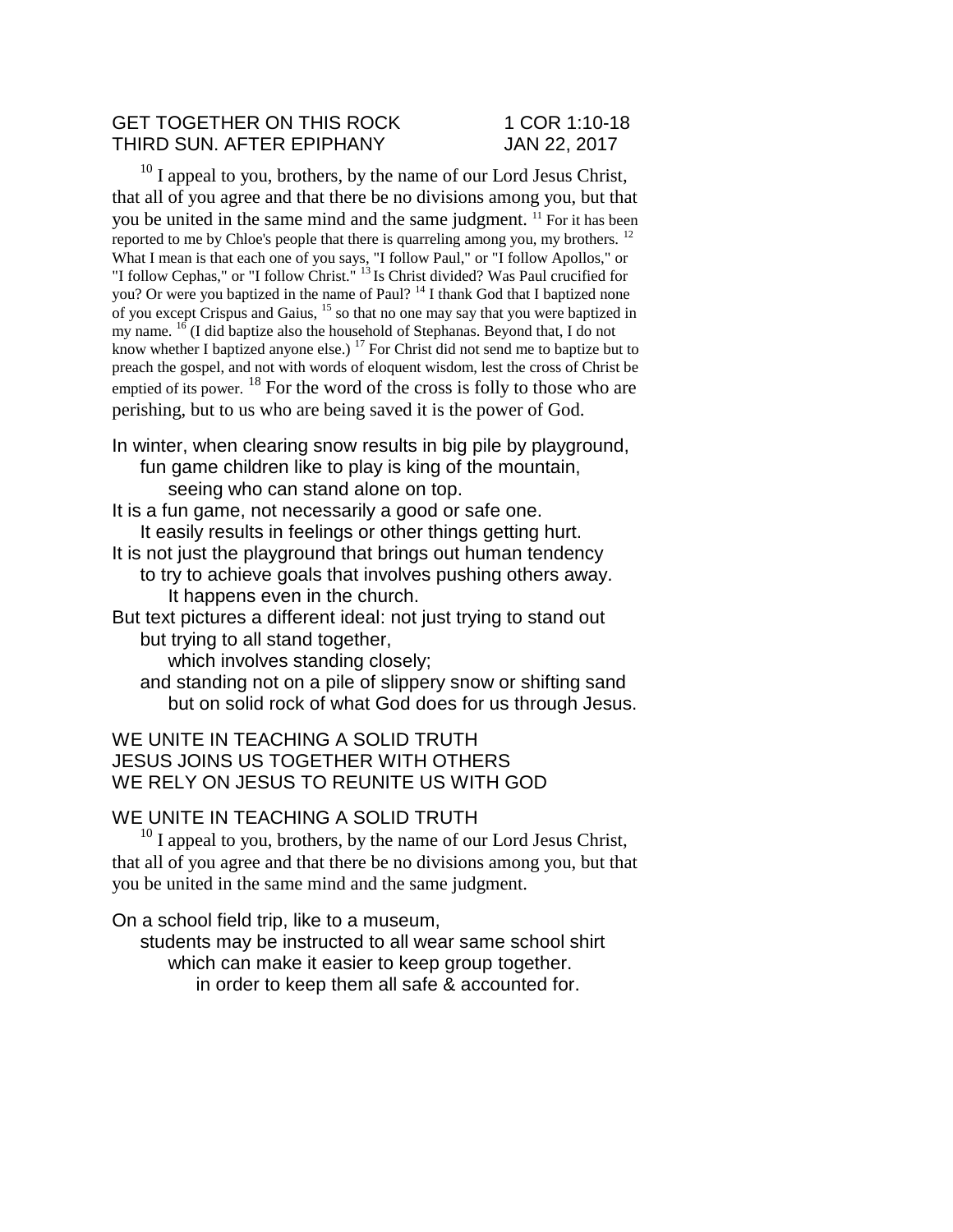When a choir is preparing to present a song, they work on singing each word together at same time so that they are clear and easier to understand. In this weekend's presidential inauguration, were calls for unity for the sake of being stronger together than separately. Leaders during Revolutionary War agreed, "We must all hang together, or we will surely hang separately." There are various reasons & ways for a group to be unified, We may be united by common goals, for example, but have different ideas about how to achieve them. But Paul calls for church to be completely united, no divisions, and the only way for this to happen is having same mind & judgment, that is agreeing on same beliefs. What our common faith in God is whata makes is Christians not our behavior or nature or anything else. We may have different practices, preferences, personalities, but what influences and lies behind all these is our beliefs. Different beliefs is what divides us. The more we believe and agree on the same things, the more united we will be, which will make us stronger & more clear in sharing what we believe with others. This does not come easily because we are all sinful. The nature of sin is being focused in on ourselves. This naturally separates us from others, especially God. But the more we are reunited with God, the more eager we are to be reconciled to others & to remove barriers to sharing & believing Gospel.

## JESUS JOINS US TOGETHER WITH OTHERS

 $11$  For it has been reported to me by Chloe's people that there is quarreling among you, my brothers.  $12$  What I mean is that each one of you says, "I follow Paul," or "I follow Apollos," or "I follow Cephas," or "I follow Christ." <sup>13</sup> Is Christ divided? Was Paul crucified for you? Or were you baptized in the name of Paul? <sup>14</sup> I thank God that I baptized none of you except Crispus and Gaius, <sup>15</sup> so that no one may say that you were baptized in my name. <sup>16</sup> (I did baptize also the household of Stephanas. Beyond that, I do not know whether I baptized anyone else.)

It is common for students to be loyal to their school, teams, etc. What often goes with this is rivalry with other schools.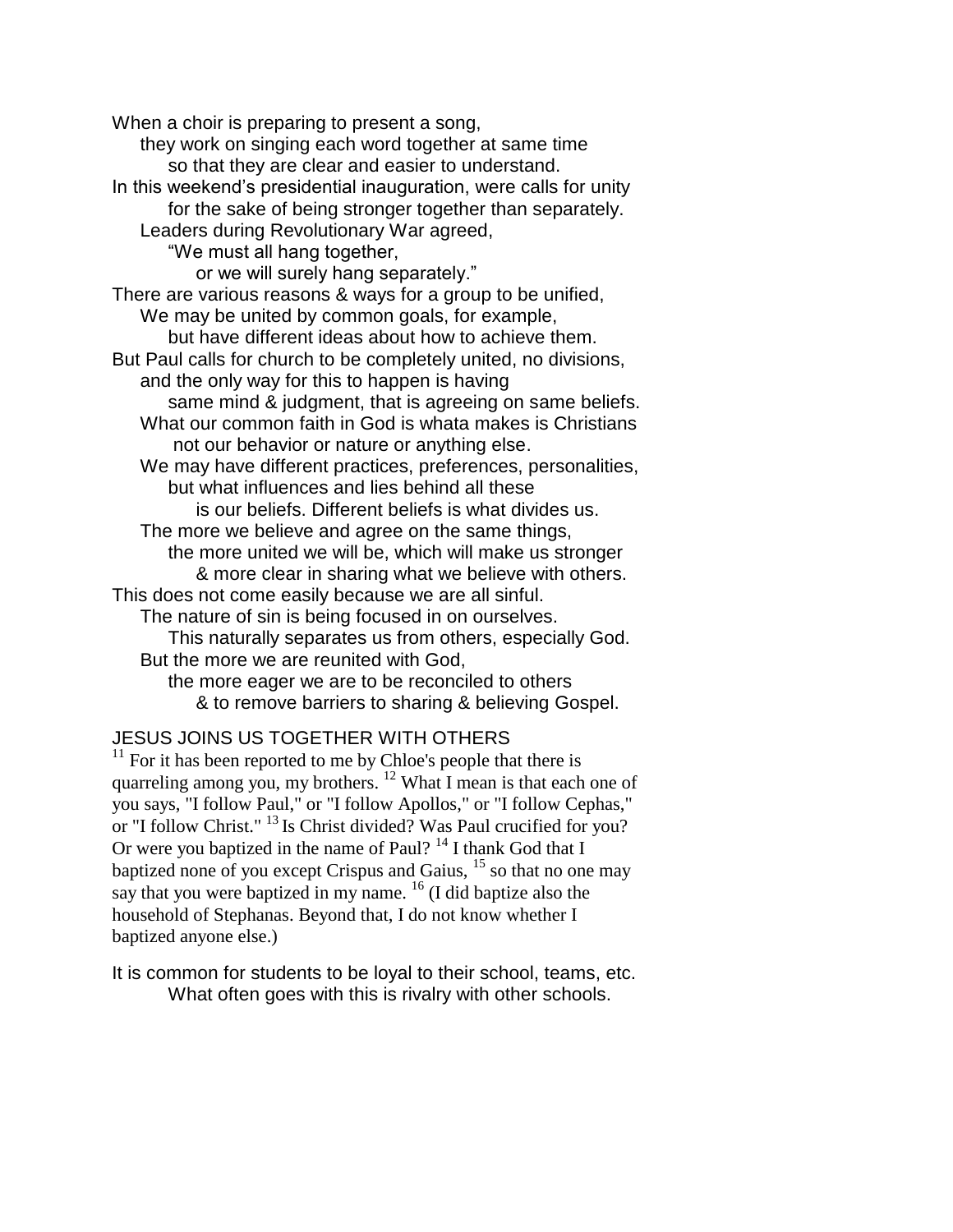Students may have a favorite teacher or subject. but this doesn't mean that those who teaches math or science or reading disagree with the others or are more important than the others. This is apparently what happened in Corinth, and can happen in churches or schools also today, people were focusing on personalities & approaches. but Paul is trying to say, hold it, we are all trying to teach same thing, pointing to Jesus. Cephas is the Hebrew name for Peter. He was unsophisticated Galilean but knew Jesus personally. Traditionalists may have championed his authority. Paul was highly educated Roman citizen from Asia and founded this church in Corinth. Those who first came to faith there may have been most loyal to him and how he taught. Apollos was an African from very cultured city of Alexandria He may have been a gentile convert. He was a powerful preacher who came after Paul left. Some may have learned new things from him. They were each very different but real source of division was not any of them but a person mentioned 4 times: "I" Division is caused by pride & focus on ourselves. Being brought to faith in Jesus brings people together. Paul may have been making same point with names of those he just happens to mention baptizing in Corinth. Crispus was the leader of the synagogue when Paul came. When the Jews opposed Paul & drove him out, Crispus went along because he believed in Jesus. And Stephanus became new leader of synagogue as they tried to take Paul to court. But guess who else Paul baptized and is even listed as writing this letter along with Paul - Stephanus. The same thing can be true in our church and school. We can come from different places and cultures and even have been opponents on issues before but we can come together in unity and love because we agree on one thing: everything depends on what Jesus has done for us.

WE RELY ON JESUS TO REUNITE US WITH GOD  $17$  For Christ did not send me to baptize but to preach the gospel, and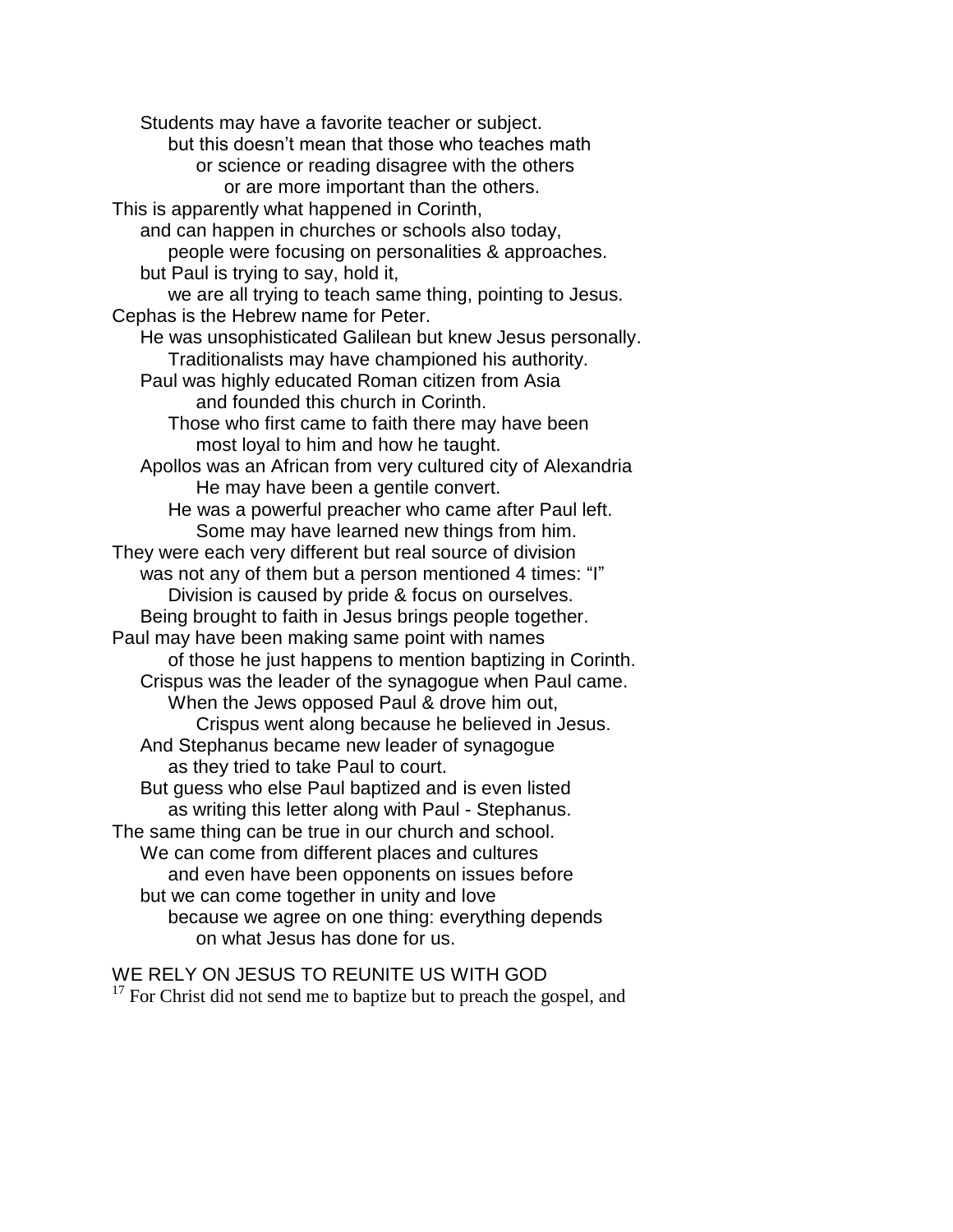not with words of eloquent wisdom, lest the cross of Christ be emptied of its power. <sup>18</sup> For the word of the cross is folly to those who are perishing, but to us who are being saved it is the power of God.

Division and disputes between people causes many problems, but the biggest problem in the world and in our lives comes from being separated from God which happens as result of our rebellious sinfulness. and is the root cause of every other kind of divisiveness. There are many reasons to appeal for unity, as I mentioned, so that there can be peace, safety, strength, clarity, etc. but the bottom line reason for our unity is not so that but because of unity we each can now have with God. When we are brought together with him, we can't help but be brought together with each other. This is why Paul keeps pointing back to the cross of Christ. this is the only way our sins can be taken away and that God brings us back to himself. This at first seemed disgusting to Jews like Peter who focused on being a good person Scandalous to Romans like Paul who focused on justice Silly to sophisticated people like Apollos who focused on what made reasonable sense. But the only way for broken sinners like us, who have made ourselves repulsive and separated from God and from everyone else to be helped is for God's perfect son, Jesus, to come to us and embrace us by becoming a human with us and taking the suffering we create by dying for us so we are made clean & reunited with a holy God by his free forgiveness, which now makes us able to forgive others One thing that unites people is same origin or background. No matter where we have been before, we all come from the same place - Jesus' cross. This is why we all stand together, because we all stand on the same rock, the solid foundation of Jesus. The way to unite and overcome division is not to preach against others but to preach what Christ has done for us. The way to doctrinal unity is to ask about every teaching,

how is this connected to what God does for us in Christ?